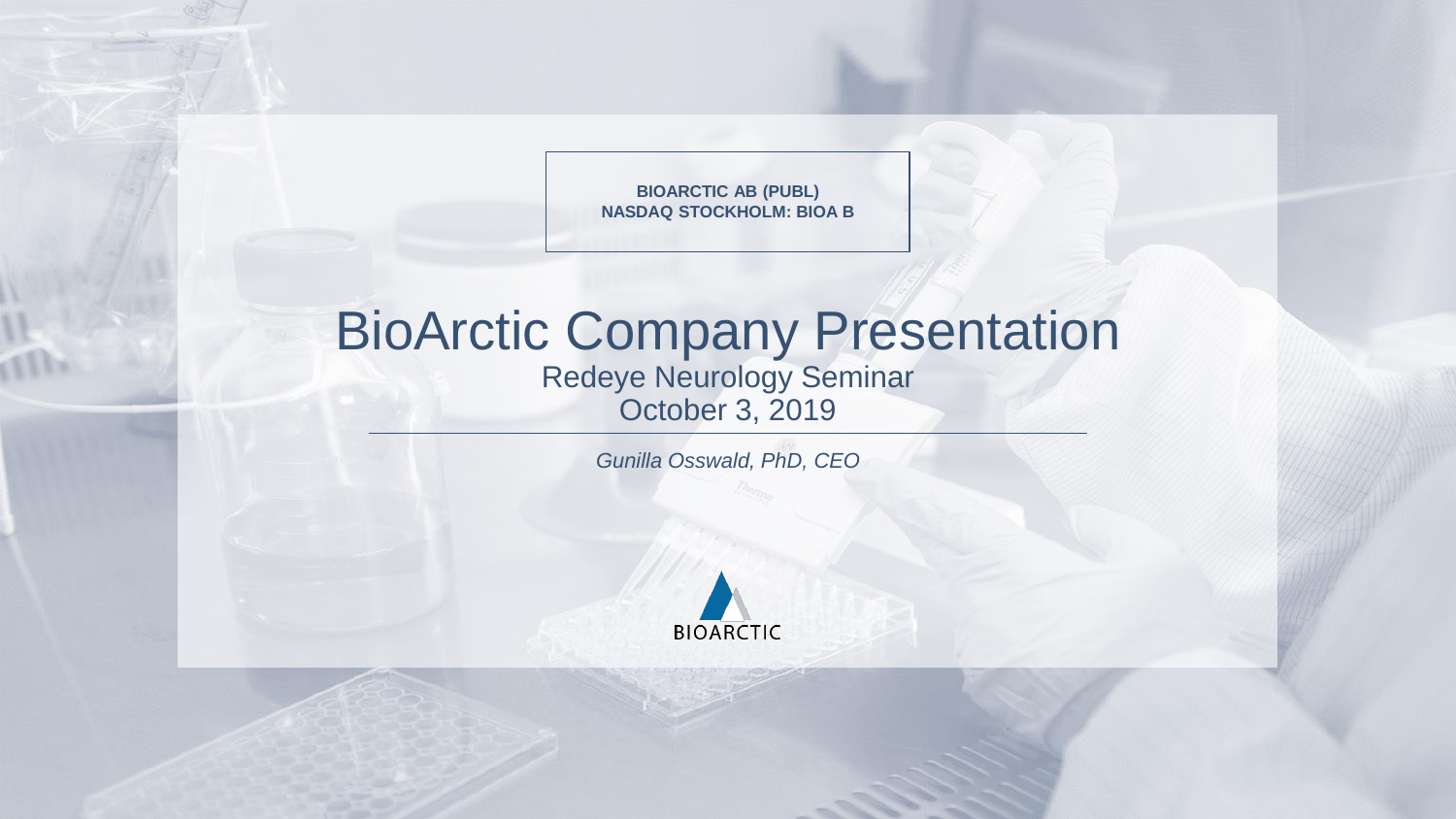## **Disclaimer**

- This presentation has been prepared and produced by BioArctic AB (publ) ("BioArctic") solely for the benefit of investment analysis of BioArctic and may not be used for any other purpose. Unless otherwise stated, BioArctic is the source for all data contained in this presentation. Such data is provided as at the date of this presentation and is subject to change without notice.
- This presentation includes forward-looking statements. These forward-looking statements involve known and unknown risks, uncertainties and other factors, which may cause BioArctic's actual results, performance, achievements or industry results to be materially different from those expressed or implied by these forward-looking statements. Forward-looking statements speak only as of the date of this presentation and BioArctic expressly disclaims any obligation or undertaking to release any update of, or revisions to, any forward-looking statement in this presentation, as a result of any change in BioArctic's expectations or any change in events, conditions or circumstances on which these forward-looking statements are based.
- This presentation does not constitute or form part of, and should not be construed as, an offer or invitation for the sale of or the subscription of, or a solicitation of any offer to buy or subscribe for, any securities, nor shall it or any part of it or the fact of its distribution form, or be relied on in connection with, any offer, contract, commitment or investment decision relating thereto, nor does it constitute a recommendation regarding the securities of BioArctic.
- The information in this presentation has not been independently verified.
- No regulatory body in Sweden or elsewhere has examined, approved or registered this presentation.

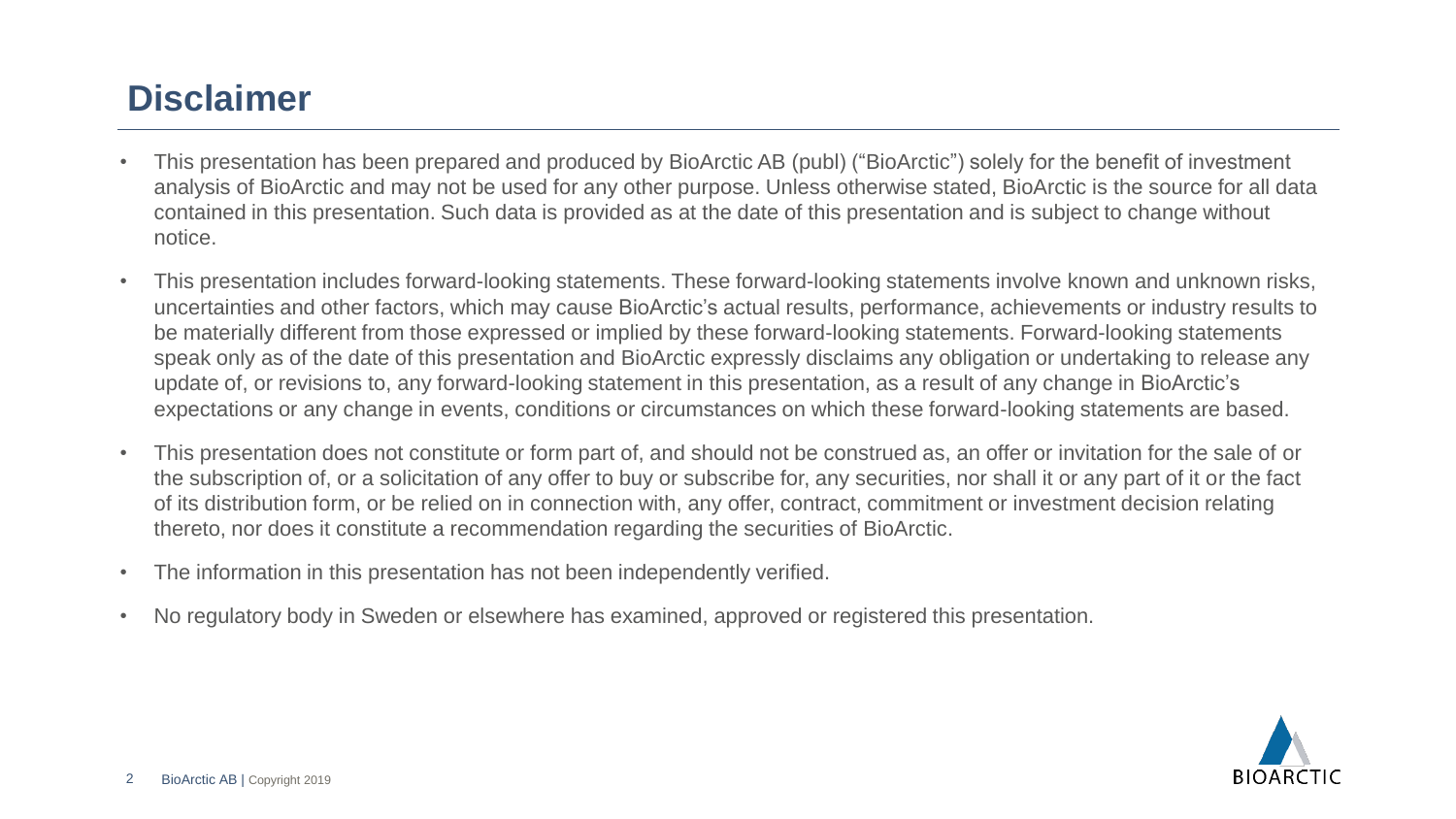# **BioArctic – a unique Swedish biopharma company**



**High unmet need** for disease-modifying treatments for Alzheimer's and Parkinson's diseases creates **large commercial opportunity**



**World-class research and development driven organization** with basis in founder's breakthrough discoveries and fruitful collaborations with **leading academic researchers** generating **innovative projects**



**Attractive and well-balanced project portfolio** with projects from discovery through Phase 3 and combination of both proprietary projects with substantial marketing and out-licensing potential and partnered projects generating income



**Well-financed** with BSEK >1 (MUSD >100) in cash, **positive financial results** during the last six years and **valuable collaboration agreements** totaling BSEK 9.3 (BUSD ~1) plus royalties

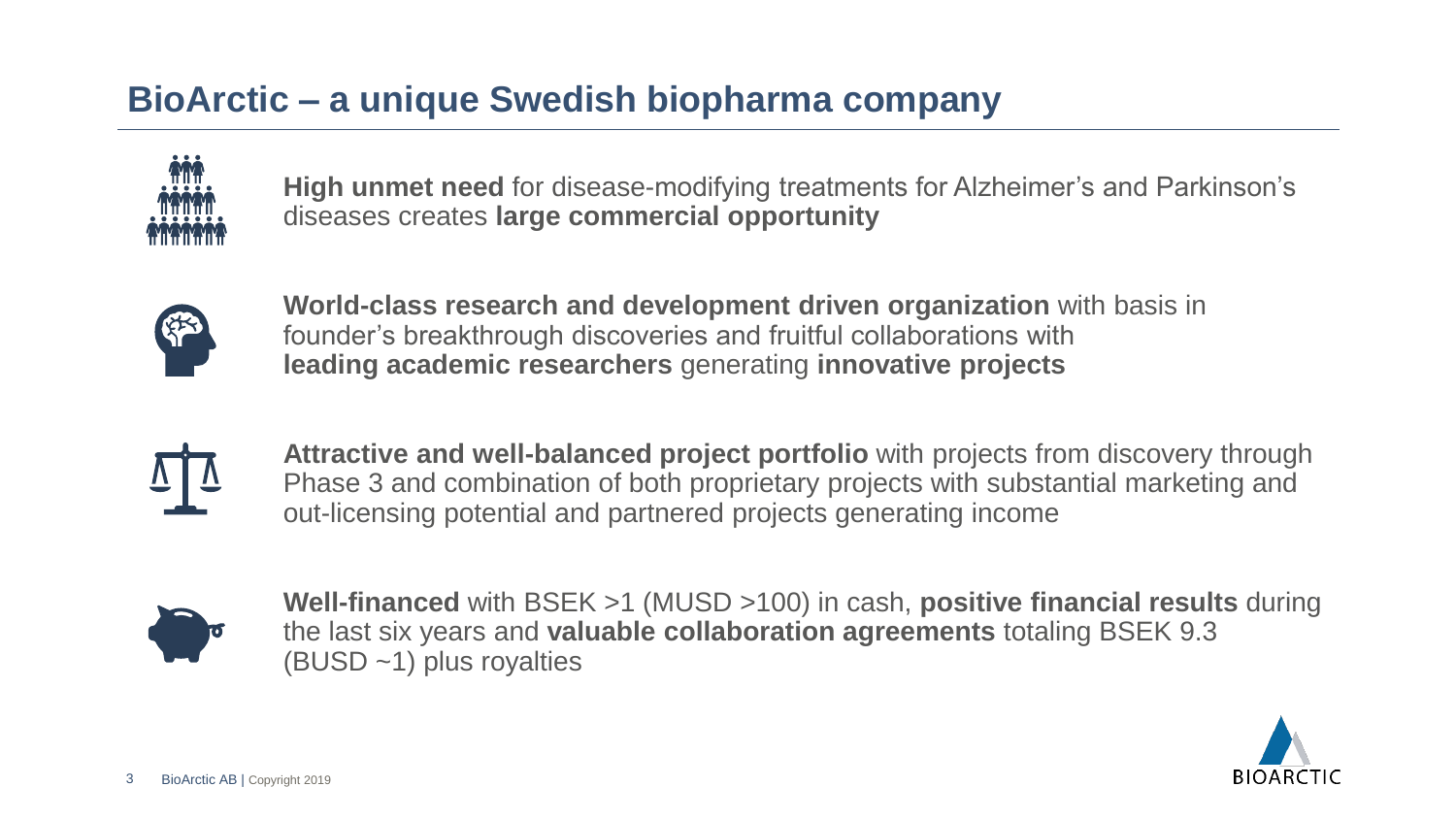## **BioArctic R&D focuses on improving life for patients with Central Nervous System disorders**



### **BAN2401**

- Strong clinical Phase 2b results in early Alzheimer's
- Phase 3 confirmatory study started by partner



### **Discovery stage programs**

• 3 additional preclinical stage disease modifying antibody programs with different mechanisms

## **ABBV-0805**

- Phase 1 study ongoing by partner
	- abbvie

### **Discovery stage projects**

• Preclinical stage projects in research collaboration partnered with



## **SC0806**

• Phase 1 safety evaluated, and Phase 2 started

### **Imaging and biochemical biomarkers**

• For Alzheimer's and Parkinson's diseases

## **Blood-Brain Barrier Technology**

• Developing new technology platform to facilitate the passage of biologics over the bloodbrain barrier

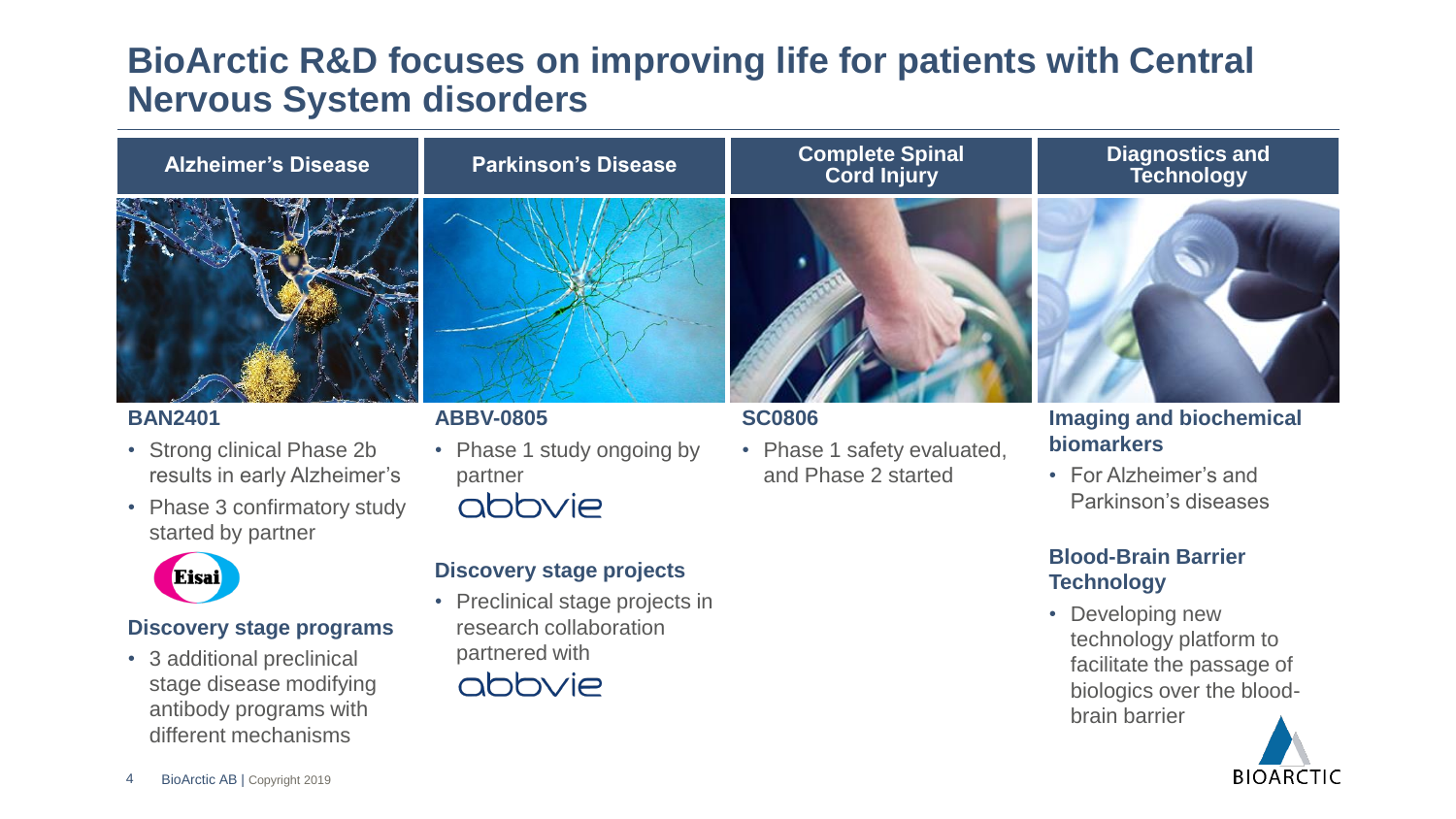## **Experienced management, innovative scientists and collaborations with universities to bring forward the next groundbreaking therapy**

## **Experienced Management**

#### **GUNILLA OSSWALD, PhD CEO**

Former VP AstraZeneca (portfolio, projects, clinical, marketing)

**MIKAEL MOGE, PhD** 

*30 years relevant experience*

**VP CMC and Protein Chemistry**

## **HANS BASUN, Professor, MD VP CMO**

Geriatrician at Memory Clin, Uppsala former AstraZeneca (clinical development)

*35 years relevant experience*

## **NORA SJÖDIN**

### **CHRISTER MÖLLER, PhD VP CSO**

Extensive experience from small biotech (research & development)

*20 years relevant experience*

#### **JOHANNA FÄLTING, PhD VP Translational Science & Pharmacology**

Former AstraZeneca R&D (discovery & drug projects) *15 years relevant experience*



#### **LARS LANNFELT, Professor, MD**

**Co-founder, Senior VP University Collaborations** Senior Professor, Uppsala University

Discovered the Swedish and Arctic mutations in Alzheimer's Disease *35 years relevant experience*







### **Collaboration with Universities**

5

BioArctic AB | Copyright 2019

















Development) and Syntagon (Head Development & Pilot Plant) *20 years relevant experience*



Karolinska<br>Institutet

**VP Regulatory Affairs**  Former Pharmalink, NDA Regulatory Service, AstraZeneca

*20 years relevant experience*



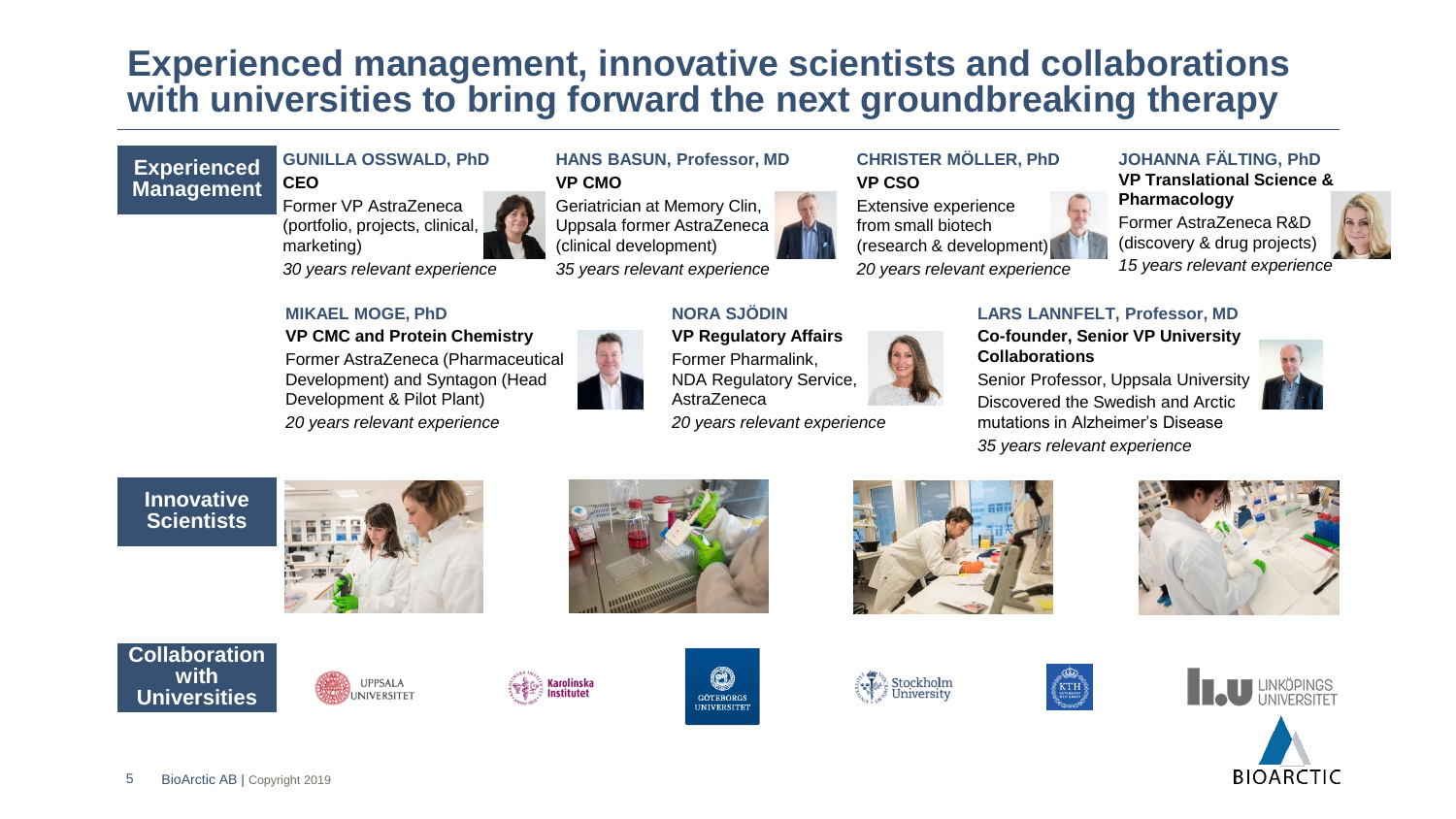## **Attractive and well-balanced project portfolio combines fullyfinanced partner projects and cutting-edge proprietary projects**

|                                        | <b>Product candidate</b>                                            | Indication                                                                                                           | Partner                            | Discovery | Preclinical | Phase 1 | Phase 2 | Phase 3 |
|----------------------------------------|---------------------------------------------------------------------|----------------------------------------------------------------------------------------------------------------------|------------------------------------|-----------|-------------|---------|---------|---------|
| Neurodegenerative Diseases             | BAN2401:<br>anti-Aß antibody                                        | Alzheimer's Disease                                                                                                  | <b>Elevent</b> Biogen <sup>1</sup> |           |             |         |         |         |
|                                        | <b>BAN2401:</b><br>anti-Aß antibody                                 | Down's Syndrome <sup>2</sup><br>Traumatic Brain Injury <sup>2</sup>                                                  |                                    |           |             |         |         |         |
|                                        | BAN2401 BACK-UP:<br>anti-Aß antibody                                | Alzheimer's Disease                                                                                                  | $\bullet$                          |           |             |         |         |         |
|                                        | AD1801:<br>Undisclosed information                                  | Alzheimer's Disease                                                                                                  |                                    |           |             |         |         |         |
|                                        | AD1502:<br>Undisclosed information                                  | Alzheimer's Disease                                                                                                  |                                    |           |             |         |         |         |
|                                        | AD1503:<br>Undisclosed information                                  | Alzheimer's Disease                                                                                                  |                                    |           |             |         |         |         |
|                                        | ABBV-0805 <sup>3</sup> :<br>anti-a-synuclein antibody               | Parkinson's Disease                                                                                                  | abbvie                             |           |             |         |         |         |
|                                        | PD1601:<br>anti-a-synuclein antibody                                | Parkinson's Disease                                                                                                  | abbvie                             |           |             |         |         |         |
|                                        | PD1602:<br>anti-a-synuclein antibody                                | Parkinson's Disease                                                                                                  | abbvie                             |           |             |         |         |         |
| <b>Diagnostics &amp;</b><br>Technology | <b>IMAGING AND</b><br><b>BIOCHEMICAL</b><br><b>BIOMARKERS: Aß</b>   | Alzheimer's Disease                                                                                                  |                                    |           |             |         |         |         |
|                                        | <b>IMAGING AND</b><br><b>BIOCHEMICAL</b><br>BIOMARKERS: α-synuclein | Parkinson's Disease                                                                                                  | abbvie                             |           |             |         |         |         |
|                                        | <b>BBB-TECHNOLOGY:</b><br>blood-brain barrier                       | Multiple application areas                                                                                           |                                    |           |             |         |         |         |
| Spine                                  | SC0806:<br>FGF1/medical device                                      | Complete Spinal Cord Injury                                                                                          |                                    |           |             |         |         |         |
|                                        | as of June 30, 2019                                                 | 1) Partner with Fisai on RAN2401 for treatment of Alzheimer's disease Fisai partnered with Riogen on RAN2401 in 2014 |                                    |           |             |         |         |         |

1) Partner with Eisai on BAN2401 for treatment of Alzheimer's disease. Eisai partnered with Biogen on BAN2401 in 2014 2) Dementia and cognitive impairment associated with Down's syndrome and Traumatic Brain Injury

3) AbbVie in-licensed BAN0805 in late 2018 and will continue to develop BAN0805, now with the designation ABBV-0805

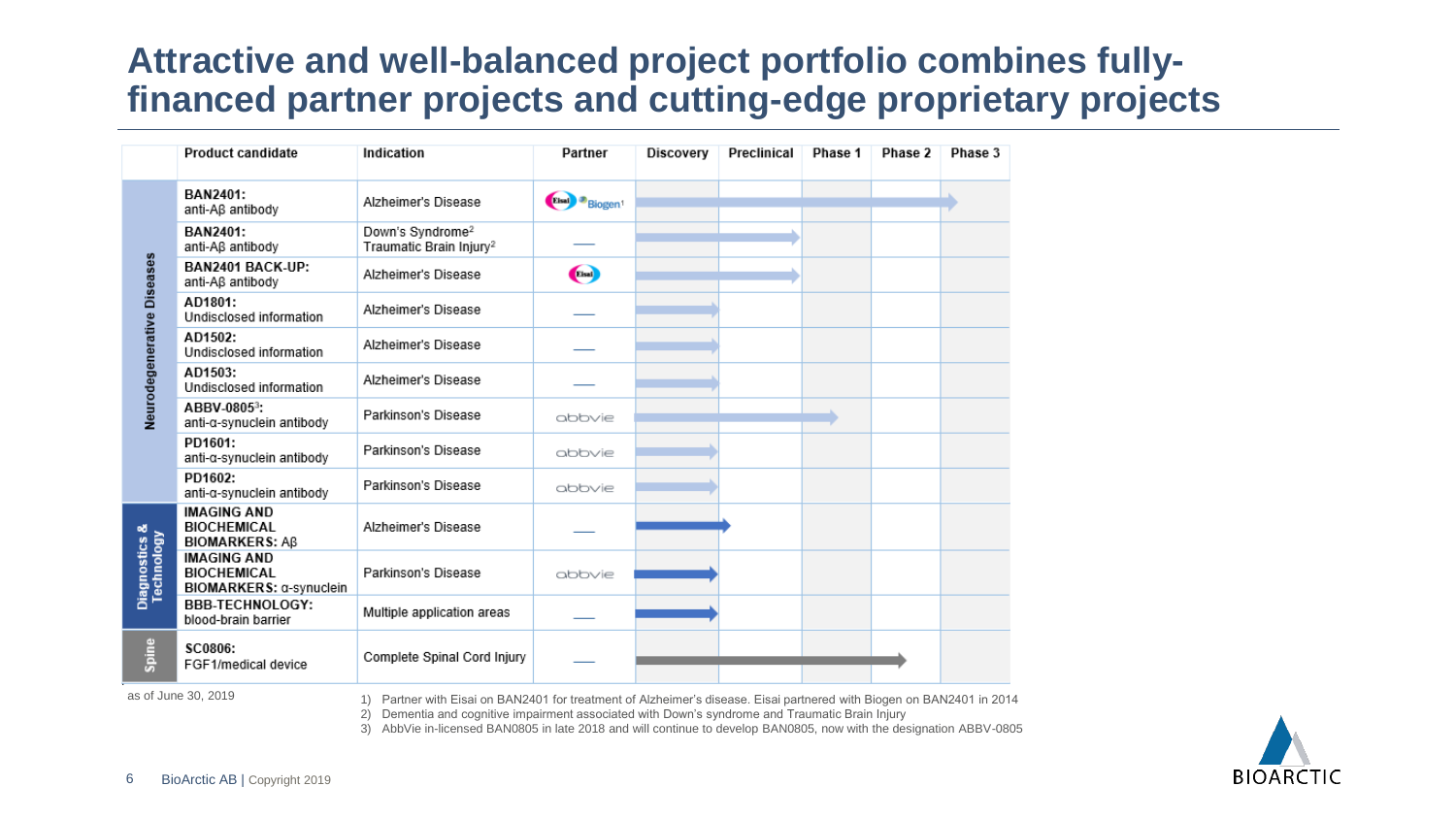## **Long-standing and extensive partnerships**